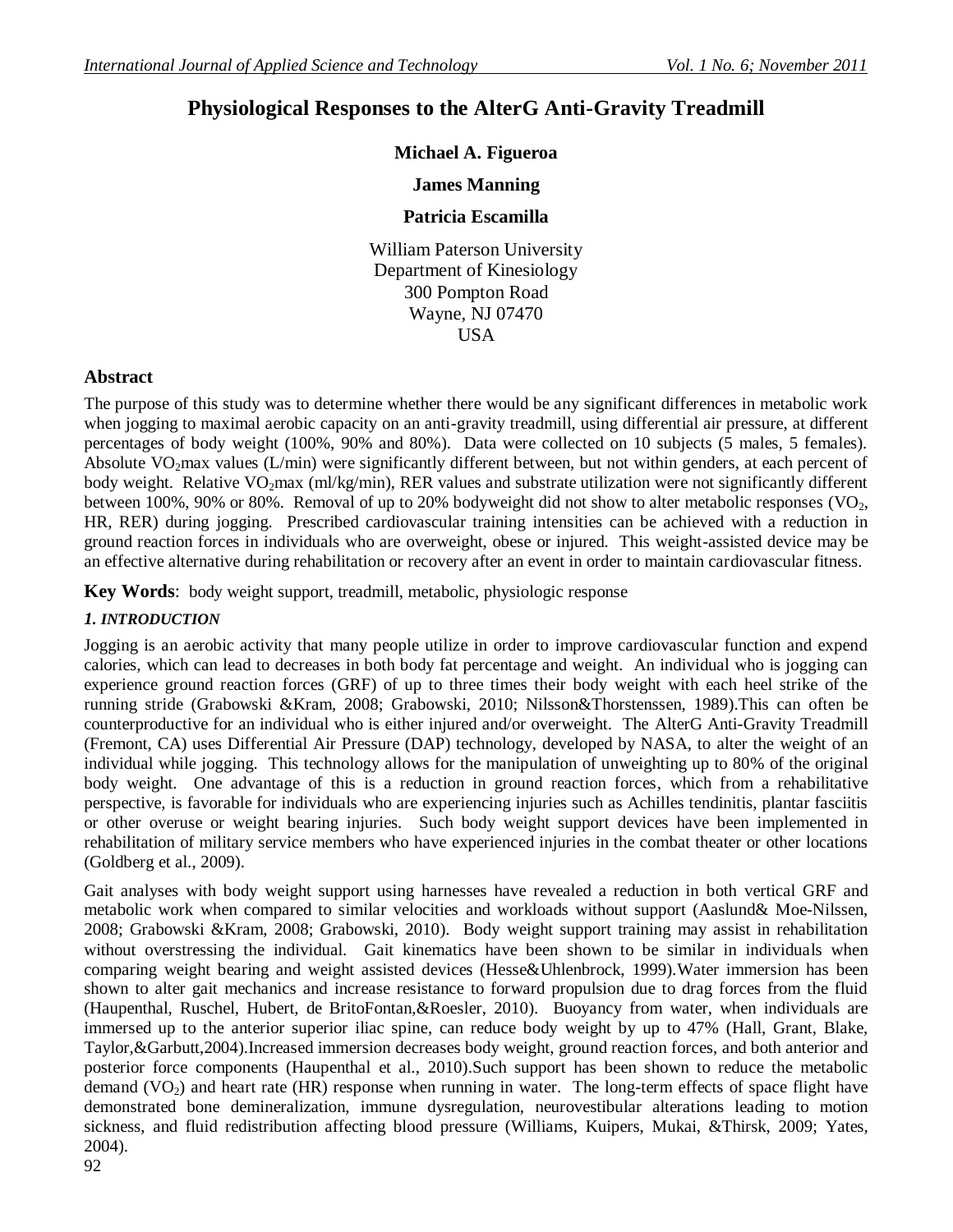The ability to maintain cardiovascular conditioning, using terrestrial based recommendations, would render exercise prescription inefficient in such an environment. Physiologically, the cardiovascular responses to exercising on an anti-gravity device have yet to be thoroughly explored.

The purpose of this study was to measure maximal oxygen consumption (VO<sub>2</sub>max), caloric expenditure (kcals), substrate utilization, rating of perceived exertion (RPE), and HR response of subjects while jogging at 100%, 90% and 80% of their original body weight (BW). Accordingly, the hypotheses included an attenuated heart rate response, an increased oxygen consumption  $(VO<sub>2</sub>max)$ , and substrate utilization in favor of greater fatty acid oxidation when jogging at 90% and 80% bodyweight when compared to 100%.

#### *2. METHODS*

Data were collected on 10 subjects (5 males, 5 females) on three separate days, at different percentages of their body weight (100%, 90%, 80%). The selection of percent body weight was randomly assigned on each day of testing. Subjects were recruited from students in the Department of Kinesiology at William Paterson University, Wayne, NJ, USA. Subject selection was determined after the completion of a Par-Q questionnaire. Only healthy subjects who were not on any prescription medications were considered for participation. All subjects provided consent as per the directives of the Institutional Review Board for Research on Human Subjects at William Paterson University, Wayne, NJ.

Initial testing consisted of anthropometric measures of height, weight and body fat percentage using the hydrostatic weighing method. This method followed the procedures set forth by Heyward (2006). Metabolic data were collected on three dates, which were separated by two weeks. The sequence of percent body weight manipulation (100%, 90%, 80%) was randomized between subjects to avoid an order effect. Maximal oxygen consumption was assessed using a modified version of the Bruce Protocol, which consisted of several stages. Each stage was three minutes in duration of increasing speed and grade (angle) on the AlterG Treadmill(Table 1). The limitation of this treadmill did not allow for the grade to exceed 15percent. Prior to being placed in this device, all subjects were required to wear a pair of neoprene shorts, which were supplied by the manufacturer. In order to create an air-tight seal and allow for changes in air pressure, the shorts were attached to the opening of the chamber by a zipper. The height of this opening was set to be level with the subject's waist, which allowed for full range of motion in the upper and lower body. The chamber was calibrated and pressurized for each subject as per the instructions of the manufacturer.

Heart rate (HR) was monitored and recorded during the last minute of each stage using electrocardiography (ECG) (Ultima<sup>TM</sup> CardiO<sub>2</sub>). Blood pressure was obtained manually during the last minute of each stage using a sphygmomanometer and stethoscope. Oxygen consumption, caloric expenditure and substrate utilization were recorded using the MedGraphicsUltima Series (St. Paul, MN) open exchange spirometer. The tests were terminated when either of the following criteria were met: oxygen consumption reached a plateau or did not rise more than 100ml with subsequent increases in intensity, respiratory exchange ratio (RER) reached 1.15, or volitional fatigue on the part of the subject.

The metabolic cart was calibrated, as per the manufacturer's instructions, prior to data collection on each subject. A mask with a pneumotach was placed over the mouths of each subject to collect and measure  $O<sub>2</sub>$  uptake and expired CO<sub>2</sub>. Ten surface electrodes were placed on the subjects' torso for the recording of the standard 12 lead ECGs. Pre-exercise HR and BP were recorded after the subject was placed in the AlterG treadmill. Metabolic data, including Respiratory Exchange Ratio (RER) and kcal data, were obtained and calculated by the Breeze software (St. Paul, MN) that is used in conjunction with the MedGraphicsUltima system. The dependent variables were analyzed from stages 1 through 5, during each test condition, since not all subjects were able to progress beyond stage 6. Data were analyzed using SPSS version 14 (IBM SPSS, Chicago, IL). An Independent *t*-test was used to determine whether or not there were significant differences in the dependent variables between genders. Analysis of variance with repeated measures were used to measure significant differences in these variables at 100%, 90% and 80% bodyweight. Significance level was set at p<0.05.

# *3. RESULTS*

Table 2 illustrates the descriptive data for the subjects (mean ± standard deviation). The *t*-test revealed that significant differences were found in height ( $p=0.02$ ) and weight ( $p=0.02$ ) between genders, but not in age, body fat %, BMI or  $VO_2$ max (ml/kg/min).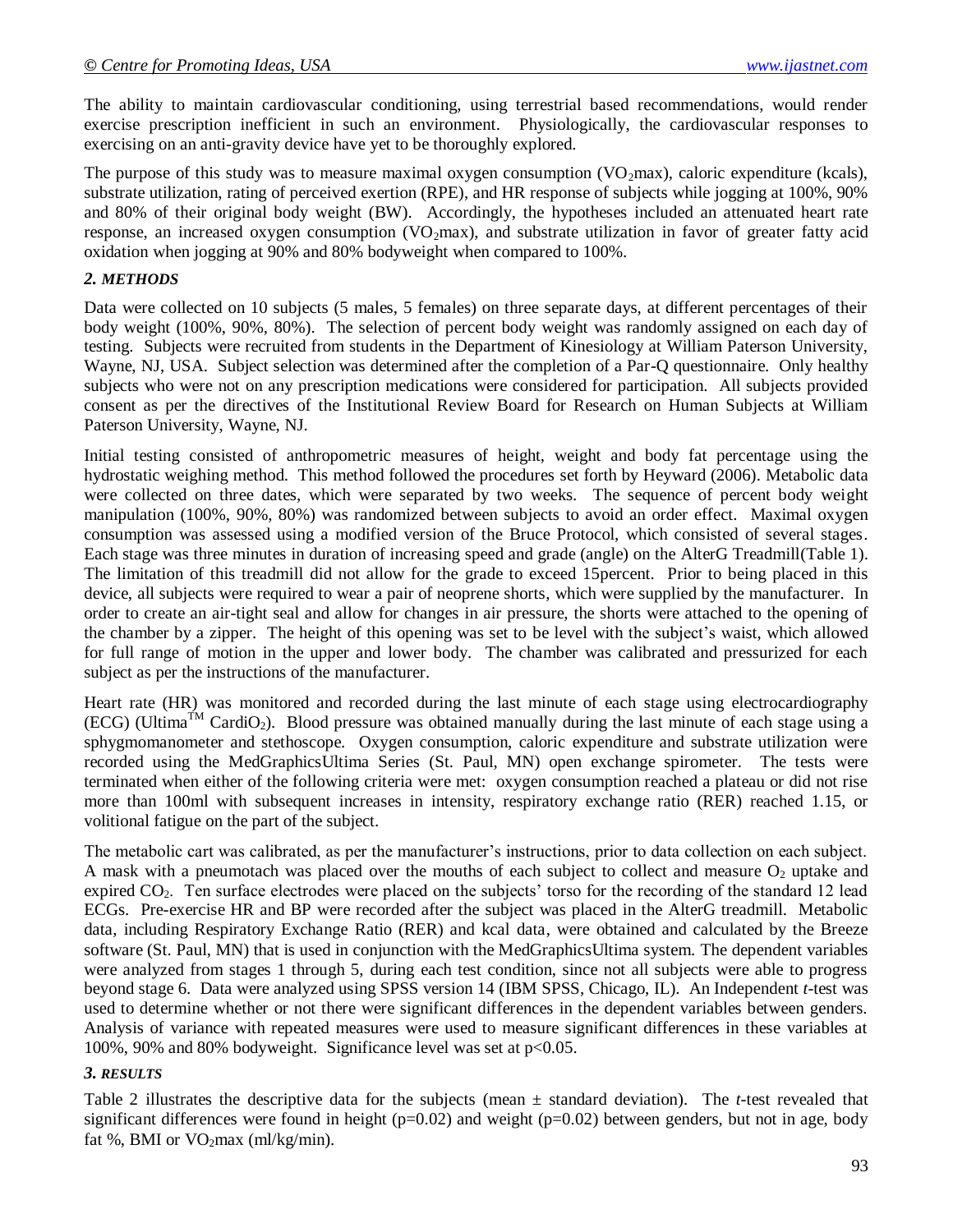Absolute VO<sub>2</sub>max values (L/min), however, were significantly different between genders ( $p = 0.001$ ) (Table 3). Within each gender, absolute values were not significantly different at each percent of body weight. Time to completion of  $VO<sub>2</sub>max$  wasnot found to be significantly different between genders (p=0.61). Total kcals were significantly different between genders at 80% BW (p=0.01), but not within genders between 100%, 90% or 80% body weight. Heart rate and RPE responses were not found to be significantly different at rest or during stages 1- 5 at any percent body weight (Tables 4& 5).RER values were significantly different between genders in stages 1 – 4. There were no significant differences within genders with regards to RER at any percent body weight (Table 6).

# **4.** *DISCUSSION*

Due to the limitations in percent grade on the AlterG treadmill, a modified version of the Bruce protocol was used during data collection. Each subject was able to achieve their  $VO_2$ max as per the criteria previously described. As seen in Table 3, VO<sub>2</sub>max (ml/kg/min) was not significantly different at any percent body weight. Although the current study did not measure GRF, previous work has demonstrated that body weight manipulation can significantly decrease GRF (Grabowski &Kram, 2008; Grabowski, 2010; Nilsson&Thorstenssen, 1989).Reducing body weight may affect the vertical impulse component of the resultant vector of the center of gravity, but not the horizontal. The support provided by the AlterG did not reduce the work required by the legs in order to maintain a given velocity on the treadmill. Klarner, Chan, Wakeling, &Lam (2010) demonstrated that body weight support up to 40% does not significantly alter EMG activity of the hip and knee, stride rate, or frequency during running. A similar study conducted by Aaslund& Moe-Nilssen(2008) revealed significant differences in the vertical component but not in the anterior or lateral components of running stride. Relative and absolute  $VO<sub>2</sub>$ max were not significantly different since body massand the metabolically active tissueremained the same. This study, along with previous work has been able to demonstrate that a simulated change in the effect of gravity does not affect the metabolic cost of running since the mass involved is not altered (Donelan&Kram, 2000). Muscular activity may not have been affected by the differential air pressure support. Subjectively, as seen in the nonsignificant differences in RPE, each individual perceived to be working similarly at each percentage of body weight (Table 5).

Although the time to achieve  $VO<sub>2</sub>max$  during each test was not found to be significantly different, an examination of the data revealed a trend that a greater amount of time was required at a lower percent body weight. An inverse trend can be seen in kcals at each percent body weight (Table 3). Normally, body mass accounts for the greatest contribution to caloric expenditure during running. An individual having a larger mass would expend a greater number of calories while jogging when compared to a person with a lower mass (Loftin, Sothern, Koss, Tuuri, VanVrancken, Kontos,&Bonis, 2007).Again, although not found to be significantly different, it appears that subjects expended fewer kcals as percent body weight decreased.

Stages 1 through 5 were used in the analysis of HR and RER since some subjects were not able to progress to stage 6 or beyond. Neither of these two variables was found to be significantly affected by the manipulation of body weight (Tables 4 & 6).

The RERs for pure fatty acid (FA) and carbohydrate (CHO) oxidation are 0.7 and 1.0, respectively. The amount of oxygen required to completely oxidize a given substrate is dependent upon the amount of carbon contained in either a fatty acid or a carbohydrate molecule (Wilmore, Costill& Kenney,2008). Tables 6 and 7 depict the RER and percent Fat and CHO, respectively. The percent substrate utilization values are based on calculations set forth by Wilmore et al. (2008). Due to the significant differences between genders, data were divided and analyzed separately. RER values did not significantly change within genders with the manipulation of body weight. Being that the calculation of substrates is dependent on RER values, it can be stated that substrate utilization also did not change between percent bodyweight.

Heart rates during each stage were not significantly different between or within genders. Although each progressive stage was able to elicit an increased HR response, a similar trend,as seen in kcals,is evident due to heart rates that appear to be lower as percent body weight decreases. Based on the guidelines of the American College of Sports Medicine (2010), moderate to vigorous intensity of exercise is described as  $\geq 60 - 85\%$  of the Heart Rate Reserve (HRR). Using the resting and maximal heart rates for these subjects, the target heart rate (THR) range for these recommended intensities was between 150 – 180 bpm.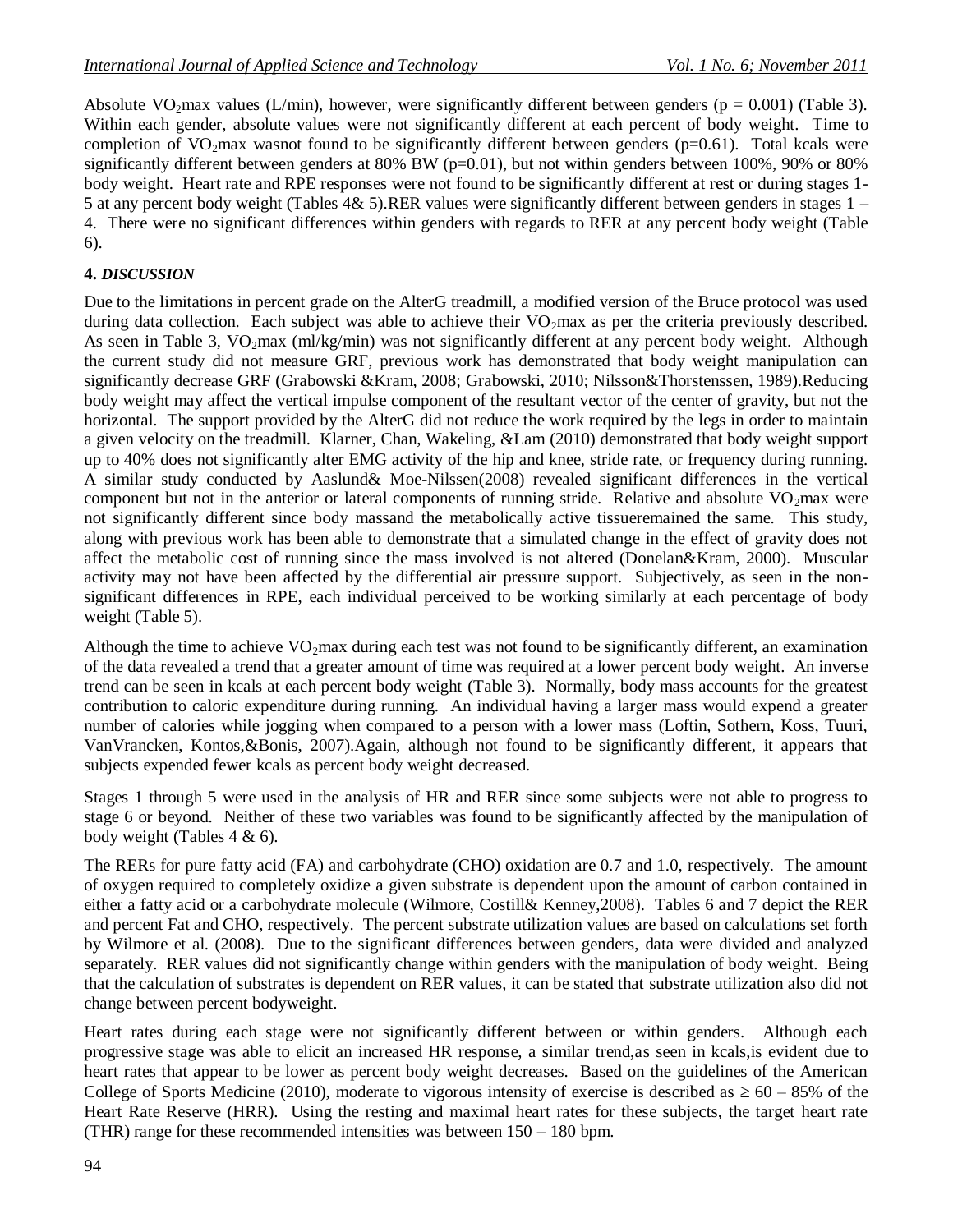Despite the trend towards lower heart rates, subjects were able to achieve these values by stage 4 at each percent body weight.Metabolically, it would appear that there were no differences between 100%, 90% or 80% body weight.

# *4. CONCLUSION*

Despite changes in body weight percentage, the body mass and metabolically active tissue remained constant. Evidence for this can be seen by the non-significant differences in absolute and relative  $VO<sub>2</sub>$ max values. Manipulation of body weight did not alter the contribution of the metabolically active muscle tissue required to maintain the forward velocity on the treadmill. Based on the results of this study, removal of up to 20% body weight does not significantly alter the metabolic responses  $(VO<sub>2</sub>, HR, RER)$  or requirements during aerobic activity (jogging).

A decrease in body weight placed an equal cardiovascular stress on each subject while reducing the impact from ground reaction forces (Aaslund& Moe-Nilssen, 2008; Grabowski &Kram, 2008; Grabowski, 2010). From a rehabilitation perspective, knowing that similar training intensities can be achieved at different percentages of body weight can be favorable for anyone who is concerned with weight bearing injuries of the knees, lower back, plantar fasciitis or other conditions that may limit jogging as a form of exercise. Individuals who are obese would also be able to exercise at prescribed cardiovascular intensities with a concomitant reduction in musculoskeletal strain. The use of such a device may assist in the maintenance of cardiovascular fitness during rehabilitation and/or recovery after a myocardial event. Future studies should continue to examine the electromyographic (EMG) activity of trunk and lower extremity musculature in order to determine whether or not DAP significantly alters motor unit recruitment patterns. Further investigation utilizing this technology with exercise training protocols is warranted.

| <b>Treadmill Protocol</b> |             |         |  |  |  |
|---------------------------|-------------|---------|--|--|--|
| Stage                     | Speed (mph) | % Grade |  |  |  |
|                           | 1.7         | 10      |  |  |  |
| 2                         | 2.5         | 12      |  |  |  |
| 3                         | 3.4         | 14      |  |  |  |
| 4                         | 4.2         | 15      |  |  |  |
| 5                         | 5.0         | 15      |  |  |  |
| 6                         | 5.5         | 15      |  |  |  |
| 7                         | 5.8         | 15      |  |  |  |
| 8                         | 6.2         | 15      |  |  |  |
| 9                         | 6.5         | 15      |  |  |  |
|                           |             |         |  |  |  |

**Table 1. Modified Bruce Protocol used during data collection on the AlterG treadmill.**

|                  | Female           |        |      |
|------------------|------------------|--------|------|
| 5                | 5                |        |      |
| $23 + 2$         | $24 \pm 4$       |        | 0.73 |
| $1.72 \pm 0.07$  | $1.58 \pm 0.09$  | ∗      | 0.02 |
| $79.92 \pm 15.7$ | $55.92 \pm 10.3$ | $\ast$ | 0.02 |
| $16.5 \pm 5.7$   | $23.1 + 7.6$     |        | 0.16 |
| $27.0 \pm 5.7$   | $22.1 + 2.0$     |        | 0.11 |
| $41 \pm 9.0$     | $44 \pm 8.0$     |        | 0.60 |
| $41 \pm 10.0$    | $44 \pm 9.0$     |        | 0.57 |
| $42 + 6.0$       | $42 + 7.0$       |        | 0.99 |
|                  |                  |        |      |

Table 2. Descriptive data for all subjects. VO<sub>2</sub>max100%, 90%, 80% represent maximal aerobic capacity for subjects at 100%, 90% and 80% of bodyweight. VO<sub>2</sub>max values are in ml/kg/min.  $* =$  Significant differences between genders.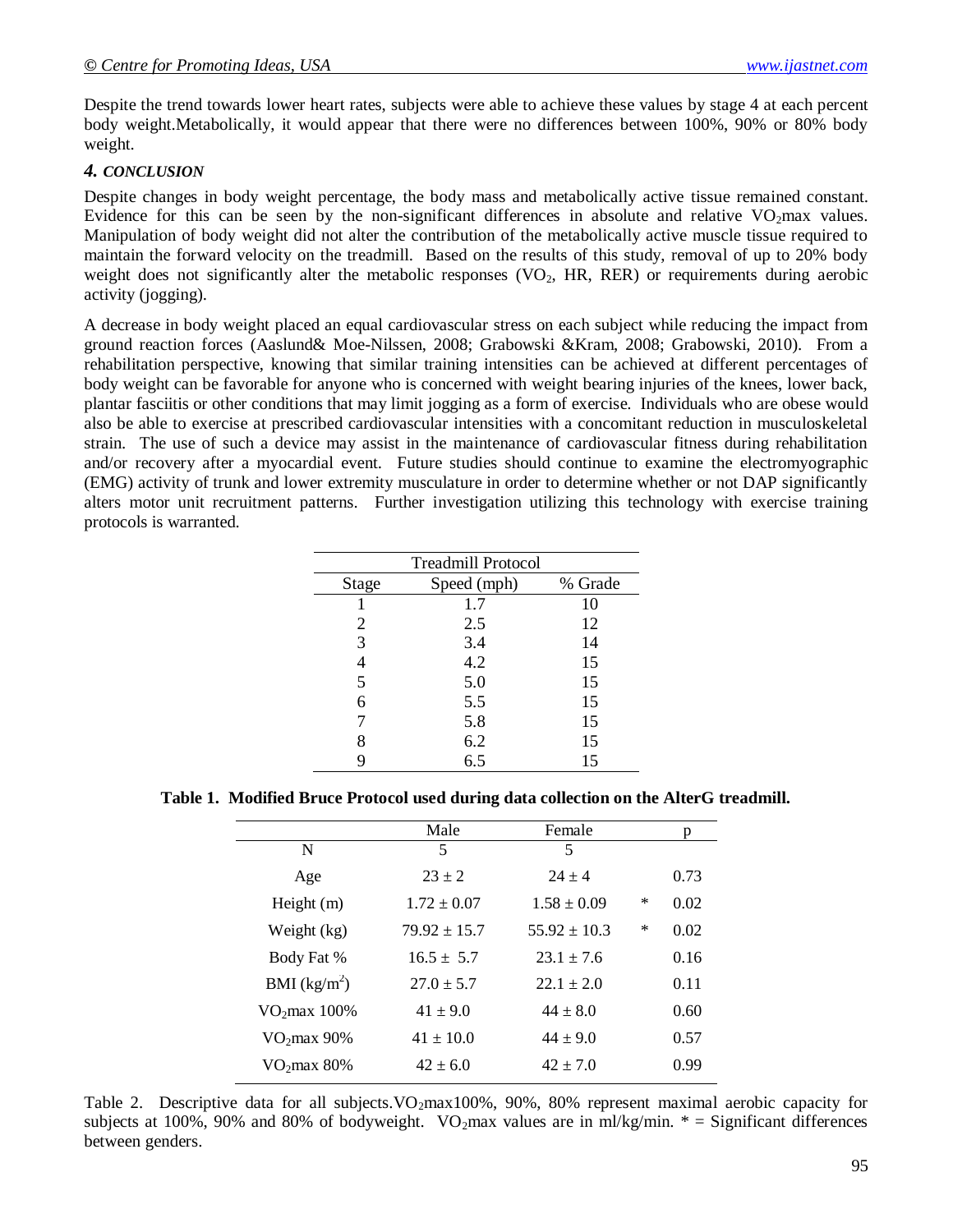|                            | 100%BW         | 90%BW          | 80%BW          |         |      |
|----------------------------|----------------|----------------|----------------|---------|------|
| $VO2max$ (ml/kg/min)       | $42 + 8$       | $43 + 9$       | $42 + 7$       |         | 0.99 |
| VO2max $(L/min)$ [Males]   | $3.4 \pm 1.1$  | $3.3 \pm 1.1$  | $3.4 \pm 0.9$  | $++$    | 0.98 |
| VO2max $(L/min)$ [Females] | $2.4 \pm 0.25$ | $2.4 \pm 0.4$  | $2.3 \pm 0.3$  | $^{++}$ | 0.87 |
| Time (min) to $VO2max$     | $15.5 \pm 3.7$ | $17.8 \pm 4.7$ | $21.1 \pm 6.9$ |         | 0.08 |
| kcals [Males]              | $150 \pm 48$   | $140 \pm 60$   | $123 \pm 32^*$ |         | 0.67 |
| kcals [Females]            | $100 \pm 18$   | $81 + 23$      | $70 \pm 16^*$  |         | 0.08 |

Table 3. Relative VO<sub>2</sub>max (ml/kg/min) and absolute VO<sub>2</sub>max (L/min) at 100%, 90% and 80% of body weight. Data from both genders were combined for relative  $VO<sub>2</sub>max$  and Time to  $VO<sub>2</sub>max$ . P-values represent within gender differences.  $++$  = Significant differences (p=0.001) in absolute VO<sub>2</sub>max (L/min) between genders at each percent of body weight.  $* =$  Significant differences (p=0.01) between genders at 80% BW.

| HR (bpm) | 100%BW       | 90%BW        | 80%BW        | р    |
|----------|--------------|--------------|--------------|------|
| Rest     | $80 \pm 10$  | $83 \pm 13$  | $83 \pm 13$  | 0.77 |
| Stage 1  | $104 \pm 11$ | $103 \pm 11$ | $98 \pm 12$  | 0.40 |
| Stage 2  | $122 \pm 17$ | $118 \pm 14$ | $112 \pm 17$ | 0.35 |
| Stage 3  | $145 \pm 18$ | $131 \pm 10$ | $127 \pm 19$ | 0.07 |
| Stage 4  | $164 \pm 17$ | $153 \pm 14$ | $148 \pm 18$ | 0.09 |
| Stage 5  | $174 + 12$   | $173 \pm 14$ | $161 \pm 15$ | 0.12 |

Table 4. Heart Rate (HR) response at rest and during stages 1 – 5 at each percentage of body weight.

| <b>RPE</b> | 100%BW  | 90%BW | 80%BW |      |
|------------|---------|-------|-------|------|
| Stage 1    |         |       |       | 0.81 |
| Stage 2    |         |       |       | 0.87 |
| Stage 3    | 11      | 10    |       | 0.26 |
| Stage 4    | $12 \,$ |       | 11    | 0.50 |
| Stage 5    | 14      | 13    | 12    | 0.29 |

Table 5. RPE values during stages 1-5 at each percent body weight.

|            |                 | Males           |                 |   |      |
|------------|-----------------|-----------------|-----------------|---|------|
| <b>RER</b> | 100%BW          | 90%BW           | 80%BW           |   | p    |
| Rest       | $0.83 \pm 0.1$  | $0.86 \pm 0.5$  | $0.9 \pm 0.7$   |   | 0.37 |
| Stage 1    | $0.84 \pm 0.08$ | $0.88 \pm 0.5$  | $0.88 \pm 0.4$  |   | 0.67 |
| Stage 2    | $0.92 \pm 0.8$  | $0.89 \pm 0.04$ | $0.91 \pm 0.04$ |   | 0.64 |
| Stage 3    | $0.98 \pm 0.12$ | $0.95 \pm 0.03$ | $0.94 \pm 0.04$ |   | 0.74 |
| Stage 4    | $1.05 \pm 0.1$  | $1.01 \pm 0.01$ | $1.0 \pm 0.04$  |   | 0.45 |
| Stage 5    | $1.09 \pm 0.7$  | $1.02 \pm 0.02$ | $1.0 \pm 0.02$  | ∗ | 0.03 |
|            |                 |                 |                 |   |      |
|            |                 | Females         |                 |   |      |
| <b>RER</b> | 100%BW          | 90%BW           | 80%BW           |   | P    |
| Rest       | $0.75 \pm 0.06$ | $0.81 \pm 0.12$ | $0.83 \pm 0.05$ |   | 0.26 |
| Stage 1    | $0.78 \pm 0.03$ | $0.80 \pm 0.08$ | $0.80 \pm 0.04$ |   | 0.79 |
| Stage 2    | $0.88 \pm 0.05$ | $0.85 \pm 0.03$ | $0.85 \pm 0.06$ |   | 0.54 |
| Stage 3    | $0.94 \pm 0.06$ | $0.92 \pm 0.06$ | $0.90 \pm 0.08$ |   | 0.73 |
| Stage 4    | $1.01 \pm 0.05$ | $0.98 \pm 0.04$ | $0.95 \pm 0.05$ |   | 0.19 |
| Stage 5    | $1.04 \pm 0.07$ | $1.00 \pm 0.04$ | $0.96 \pm 0.06$ |   | 0.14 |

Table 6. RER values for each genders at rest and during stages 1 - 5. \* RER values for males were significantly different between 100% and 80% BW in stage 5.